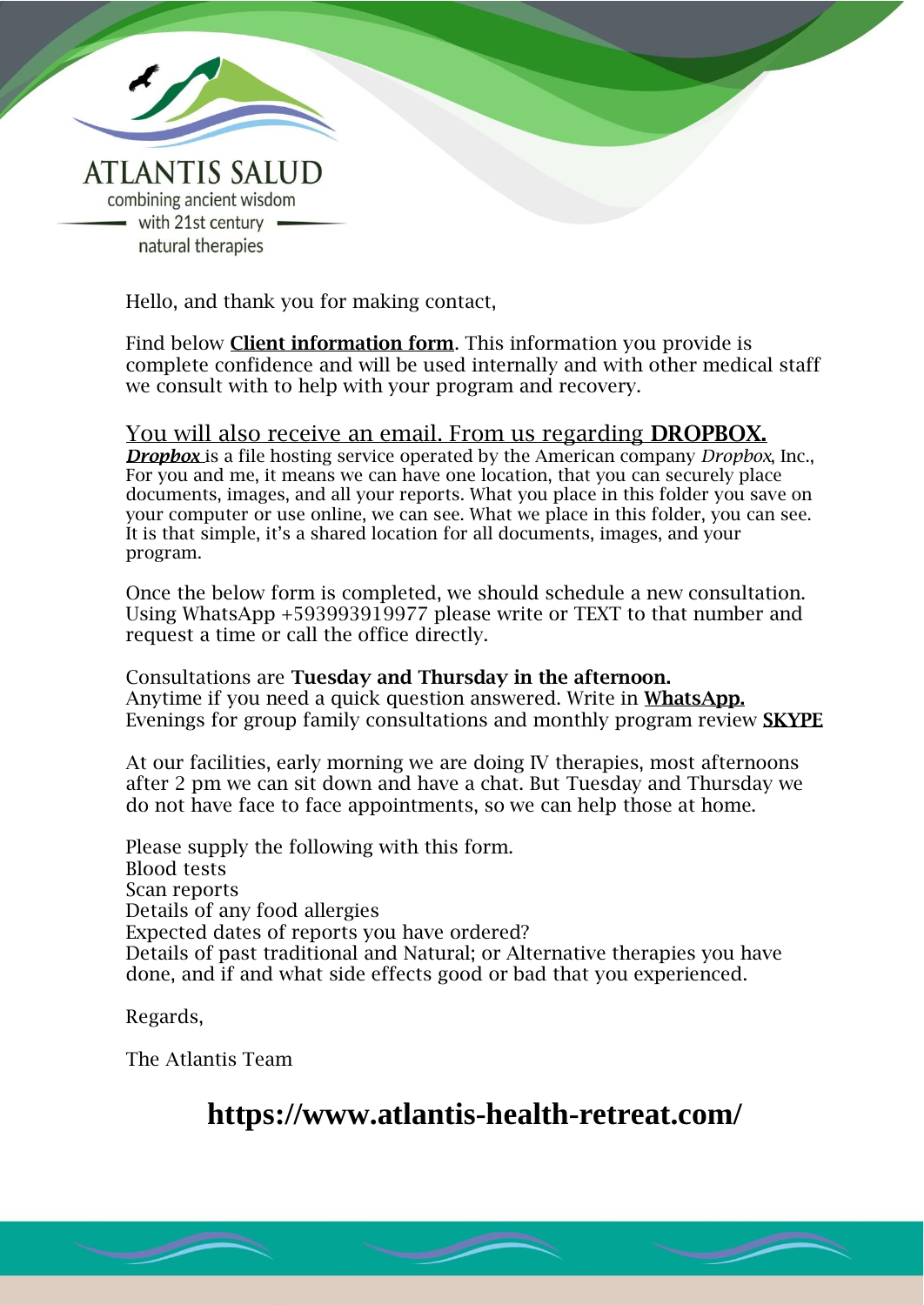## In Confidence Atlantis Health ReTreat S.A.

| <b>Your Name</b>                |                                                                                                                                                                                                                                      |
|---------------------------------|--------------------------------------------------------------------------------------------------------------------------------------------------------------------------------------------------------------------------------------|
|                                 |                                                                                                                                                                                                                                      |
| Age                             | Todays Date <u>New York Barness and Barness and Barness and Barness and Barness and Barness and Barness and Barness and Barness and Barness and Barness and Barness and Barness and Barness and Barness and Barness and Barness </u> |
| Reason for first making contact | <u> 1989 - Johann Barbara, martxa alemaniar amerikan a</u>                                                                                                                                                                           |
|                                 | Person at Atlantis who has spoken with you?                                                                                                                                                                                          |
|                                 | Please insert a current<br>photo here                                                                                                                                                                                                |
|                                 | Please place a copy of ID or Passport here<br>This is required for our accounting program<br>And to not charge you sales tax if we are supplying<br>products or services to countries outside of Ecuador.                            |
|                                 |                                                                                                                                                                                                                                      |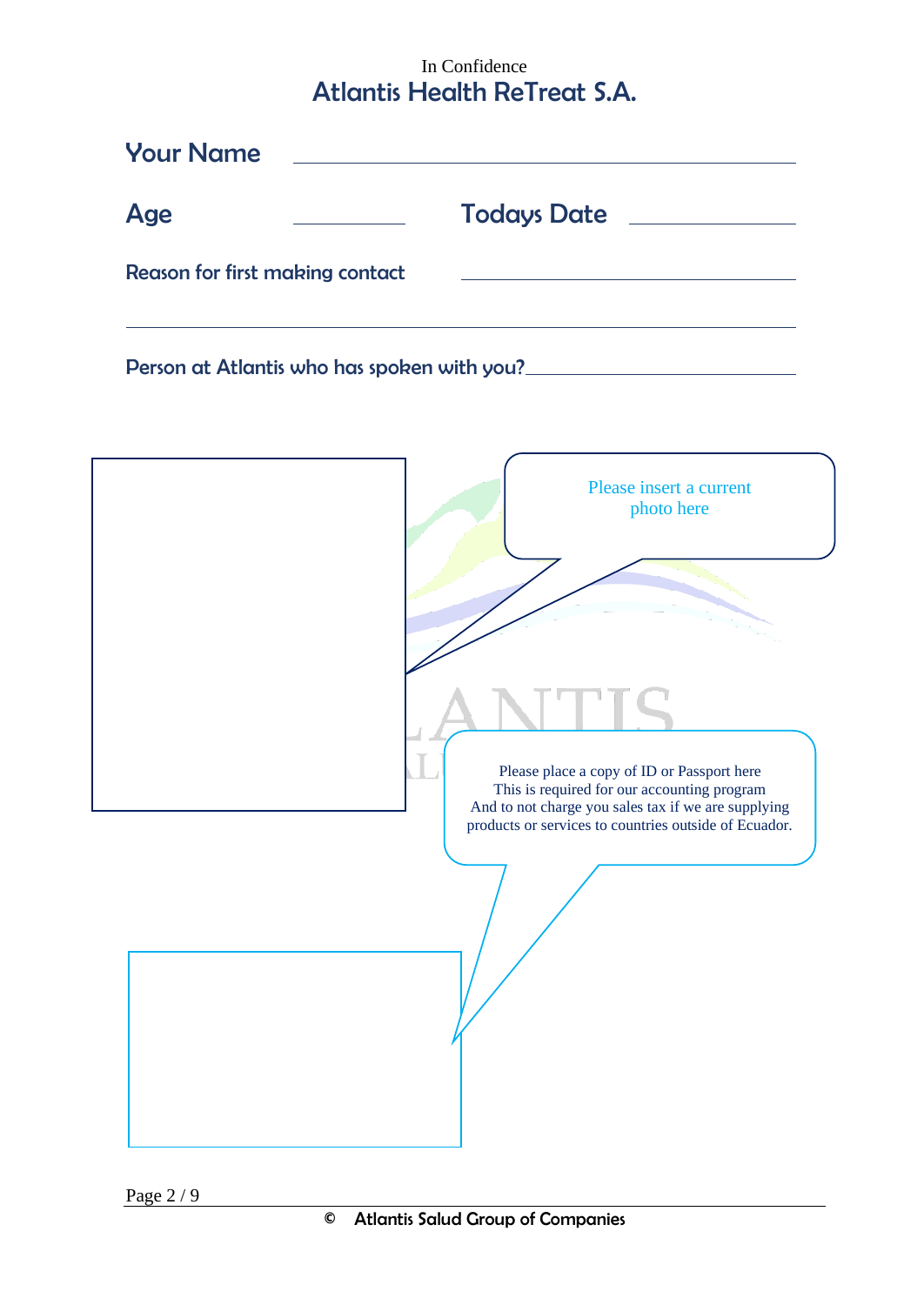## In Confidence Male Client History and Membership Form

| Date:  / / 2020                                                                          |                                                                |  |
|------------------------------------------------------------------------------------------|----------------------------------------------------------------|--|
| <b>Main Contact Person:</b>                                                              |                                                                |  |
|                                                                                          |                                                                |  |
|                                                                                          |                                                                |  |
|                                                                                          |                                                                |  |
|                                                                                          |                                                                |  |
|                                                                                          |                                                                |  |
|                                                                                          |                                                                |  |
|                                                                                          |                                                                |  |
|                                                                                          |                                                                |  |
|                                                                                          |                                                                |  |
|                                                                                          |                                                                |  |
| How did you hear about us?                                                               |                                                                |  |
| Seminar $\square$<br>Friend $\Box$                                                       | Advertising $\Box$ Another practitioner $\Box$ Internet $\Box$ |  |
|                                                                                          |                                                                |  |
| I consider myself: Fit $\Box$ Reasonably Fit $\Box$ Reasonably Unfit $\Box$ Unfit $\Box$ |                                                                |  |
| Personal History:                                                                        |                                                                |  |
|                                                                                          |                                                                |  |
| Any Surgeries?                                                                           |                                                                |  |
|                                                                                          |                                                                |  |
| Family History:                                                                          |                                                                |  |
|                                                                                          |                                                                |  |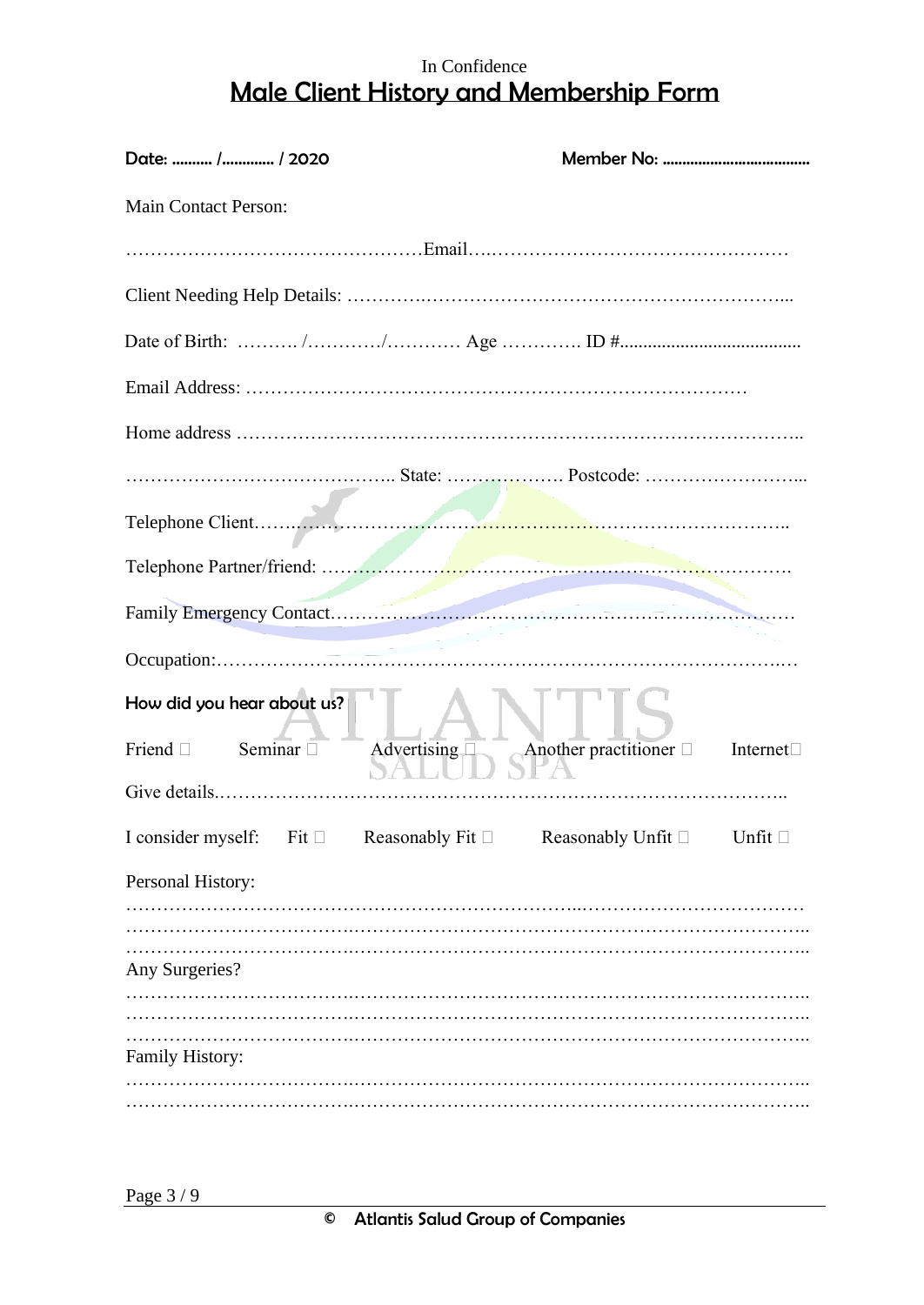## General Medical History

|    | Primary Health Complaint (Health Challenge 1):                      |  |  |
|----|---------------------------------------------------------------------|--|--|
|    |                                                                     |  |  |
|    |                                                                     |  |  |
|    |                                                                     |  |  |
|    |                                                                     |  |  |
|    |                                                                     |  |  |
|    |                                                                     |  |  |
|    |                                                                     |  |  |
|    |                                                                     |  |  |
|    |                                                                     |  |  |
|    | ALLAN ID                                                            |  |  |
|    | Are you taking any prescription and/or non-prescription medication? |  |  |
|    |                                                                     |  |  |
|    |                                                                     |  |  |
|    | Are you presently under the care of a doctor?                       |  |  |
|    | List details of supporting reports placed in DROPBOX                |  |  |
| 1) |                                                                     |  |  |
| 2) |                                                                     |  |  |
| 3) |                                                                     |  |  |
| 4) |                                                                     |  |  |
| 5) |                                                                     |  |  |
|    |                                                                     |  |  |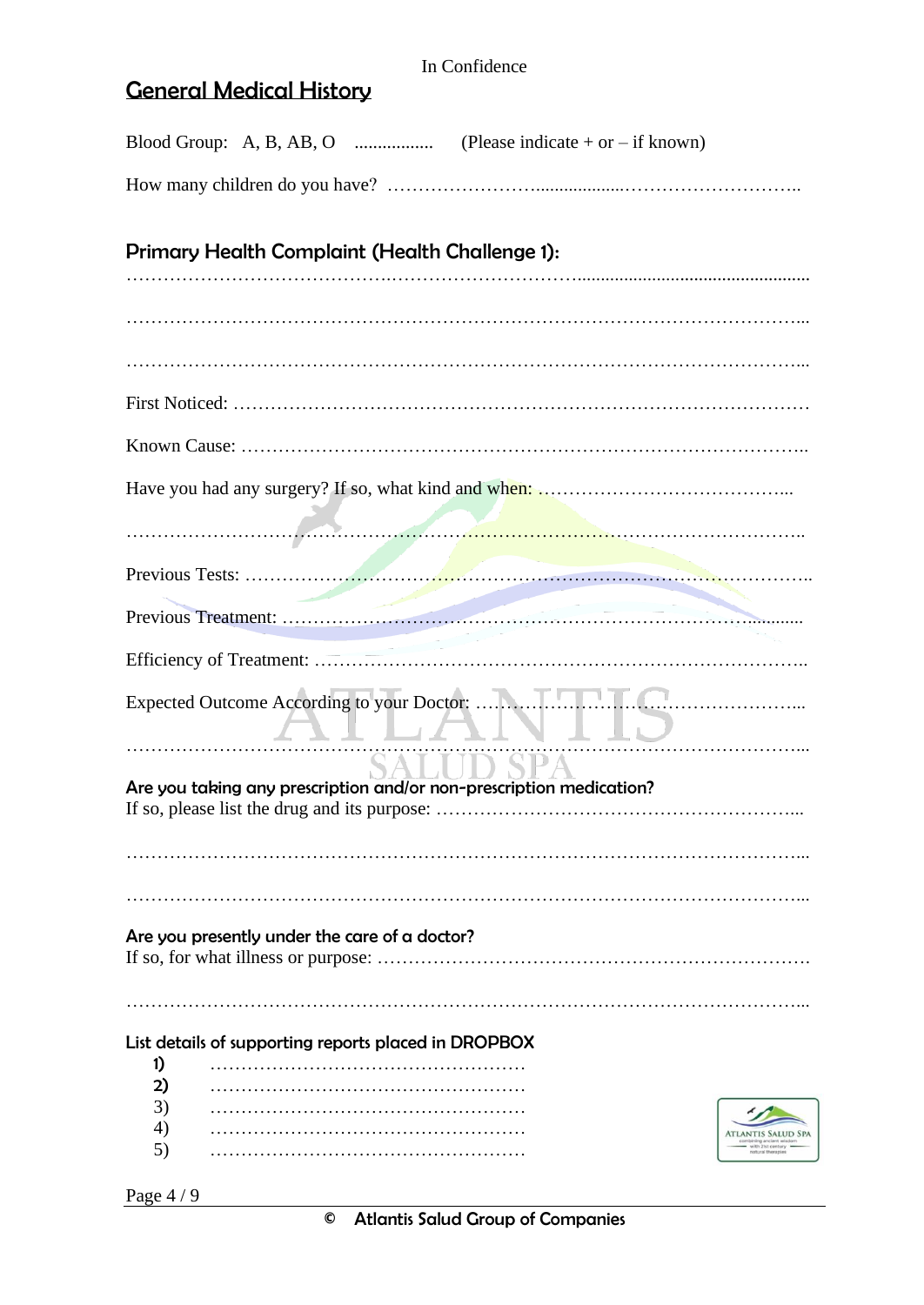|                                       |             | Do you have allergies to any of the following?                                                   |                                |                      |  |                                    |
|---------------------------------------|-------------|--------------------------------------------------------------------------------------------------|--------------------------------|----------------------|--|------------------------------------|
| Herbs $\square$                       |             | Foods $\Box$ Pollens $\Box$ Vitamins $\Box$ Medicines $\Box$                                     |                                |                      |  | Other $\Box$                       |
|                                       |             |                                                                                                  |                                |                      |  |                                    |
|                                       |             |                                                                                                  |                                |                      |  |                                    |
|                                       |             |                                                                                                  |                                |                      |  |                                    |
| How often? /day                       |             |                                                                                                  |                                |                      |  |                                    |
|                                       |             | Do you consume alcoholic beverages? Yes                                                          |                                |                      |  |                                    |
| Are you currently on a specific diet? |             |                                                                                                  | Yes                            | $\mathrm{No} \ \Box$ |  |                                    |
|                                       |             |                                                                                                  |                                |                      |  |                                    |
| This diet is for what purpose?        |             |                                                                                                  |                                |                      |  |                                    |
|                                       |             |                                                                                                  |                                |                      |  |                                    |
|                                       |             |                                                                                                  |                                |                      |  |                                    |
|                                       |             | Please detail below any nutritional supplementation you may be taking and why:                   |                                |                      |  |                                    |
|                                       |             |                                                                                                  |                                |                      |  |                                    |
|                                       |             |                                                                                                  | <u>IMI  AMI</u><br><b>ALVI</b> |                      |  | MARIS                              |
|                                       |             | How do you rate the level of stress in your life right now? High $\Box$ Medium $\Box$ Low $\Box$ |                                |                      |  |                                    |
|                                       |             |                                                                                                  |                                |                      |  |                                    |
|                                       |             |                                                                                                  |                                |                      |  |                                    |
|                                       |             |                                                                                                  |                                |                      |  |                                    |
|                                       |             |                                                                                                  |                                |                      |  |                                    |
|                                       |             | How do you rate your energy level throughout the day:                                            |                                |                      |  |                                    |
| <b>Morning:</b>                       | High $\Box$ | Medium $\square$                                                                                 | Low $\square$                  |                      |  |                                    |
| Noon:                                 | High $\Box$ | Medium $\Box$                                                                                    | Low $\square$                  |                      |  |                                    |
| Night:                                | High $\Box$ | Medium $\Box$                                                                                    | Low $\square$                  |                      |  | <b>LANTIS SAI</b><br>atural therap |

In Confidence

General Medical History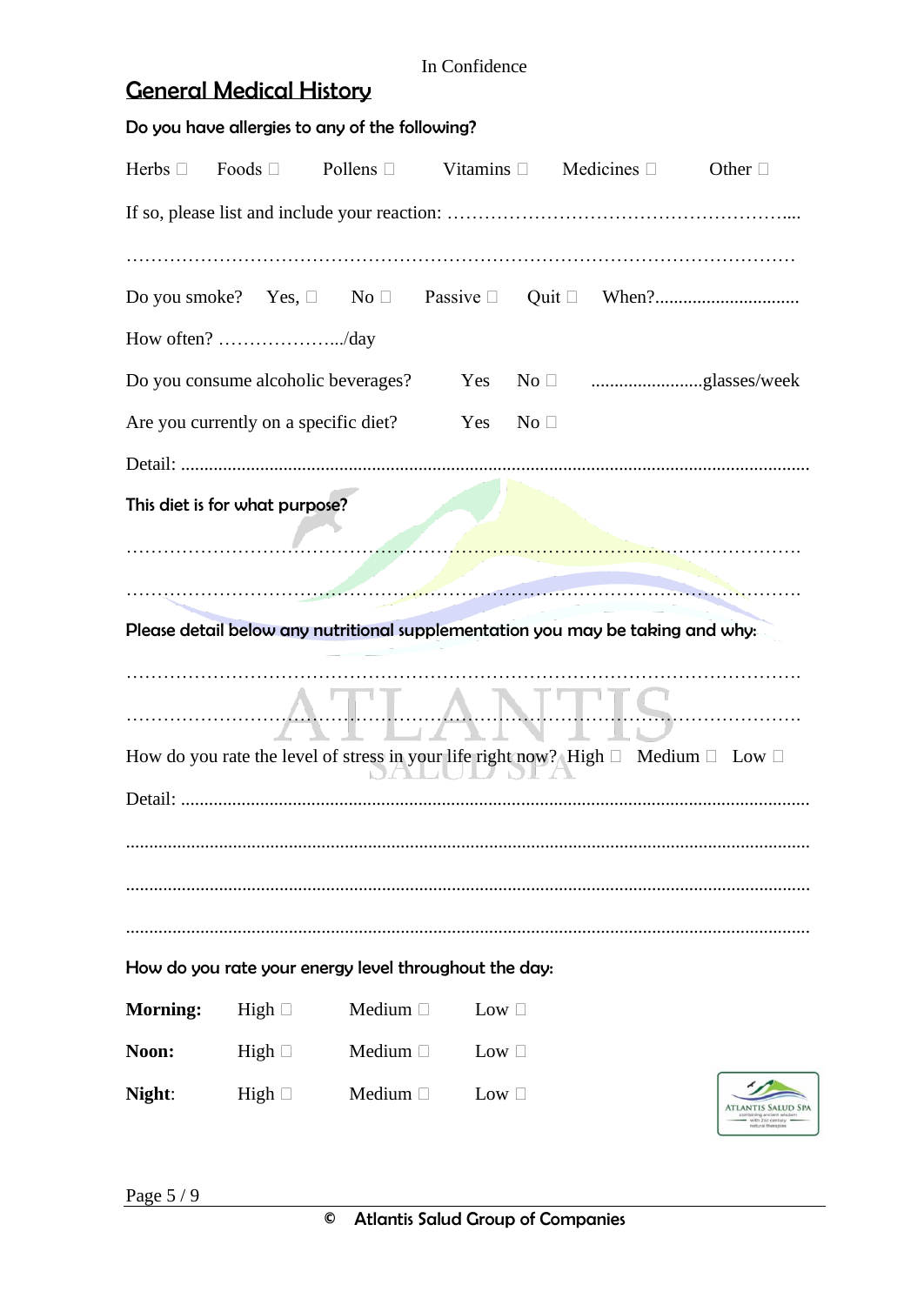### List your 5 Health Challenges- complaints

Below is space available for you to list your health challenges in the order of the most to the least intrusive.<br>For example, Health Challenge 1: This is your primary complaint

| Health Challenge 1:        | This is your prime |
|----------------------------|--------------------|
| <b>Health Challenge 2:</b> | Sharp pain in rigl |
| <b>Health Challenge 3:</b> | Constipation       |
| <b>Health Challenge 4:</b> | Lower back pain    |
| <b>Health Challenge 5:</b> | Rash on left leg   |
|                            |                    |

Health Challenge 1: This is your primary complaint Health Challenge 2: Sharp pain in right shoulder<br>Health Challenge 3: Constipation Rash on left leg

The next step is to rate the intensity of each of the challenges on a scale of 1 to 10. 1 meaning it does not concern you, 5 meaning you put up with it but you would like it gone, and 10 meaning it prevents you from doing certain things and you urgently need to address this challenge.

| <b>Health Challenge 1: (this is your primary health challenge from the previous page)</b> |                         |                                                  |  |   |   |   |   |   |                 |
|-------------------------------------------------------------------------------------------|-------------------------|--------------------------------------------------|--|---|---|---|---|---|-----------------|
|                                                                                           |                         |                                                  |  |   |   |   |   |   |                 |
| Rating: 0 1 2 3 4 5 6 7 8 9                                                               |                         |                                                  |  |   |   |   |   |   | 10 <sup>°</sup> |
|                                                                                           |                         |                                                  |  |   |   |   |   |   |                 |
|                                                                                           |                         |                                                  |  |   |   |   |   |   |                 |
| Rating: 0 1 2 3 4 5 6 7                                                                   |                         |                                                  |  |   |   |   | 8 | 9 | 10 <sup>°</sup> |
|                                                                                           |                         |                                                  |  |   |   |   |   |   |                 |
|                                                                                           |                         |                                                  |  |   |   |   |   |   |                 |
| Rating:<br><b>Health Challenge 4: </b>                                                    | $\overline{\mathbf{O}}$ | $1 \quad \sqrt{2} \quad \sqrt{3} \quad \sqrt{4}$ |  | 5 | 6 | 7 | 8 | 9 | 10              |
|                                                                                           |                         |                                                  |  |   |   |   |   |   |                 |
| Rating: 0 1 2 3 4 5 6 7 8 9                                                               |                         |                                                  |  |   |   |   |   |   | 10 <sup>°</sup> |
|                                                                                           |                         |                                                  |  |   |   |   |   |   |                 |
|                                                                                           |                         |                                                  |  |   |   |   |   |   |                 |
| <b>Rating:</b>                                                                            | 0 1 2 3 4 5 6 7         |                                                  |  |   |   |   | 8 | 9 | 10              |

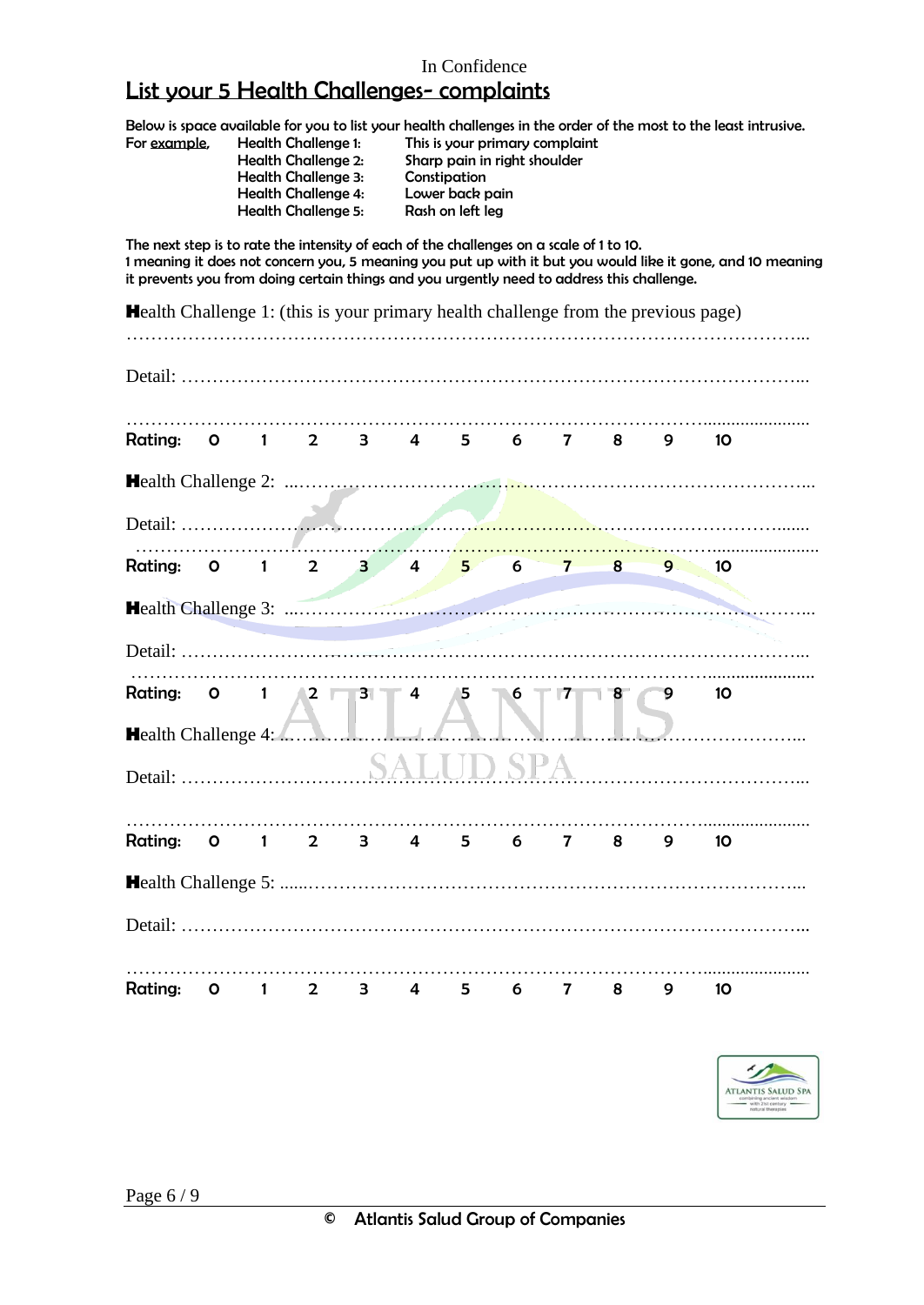### In Confidence Location of Health Issues, this is important.

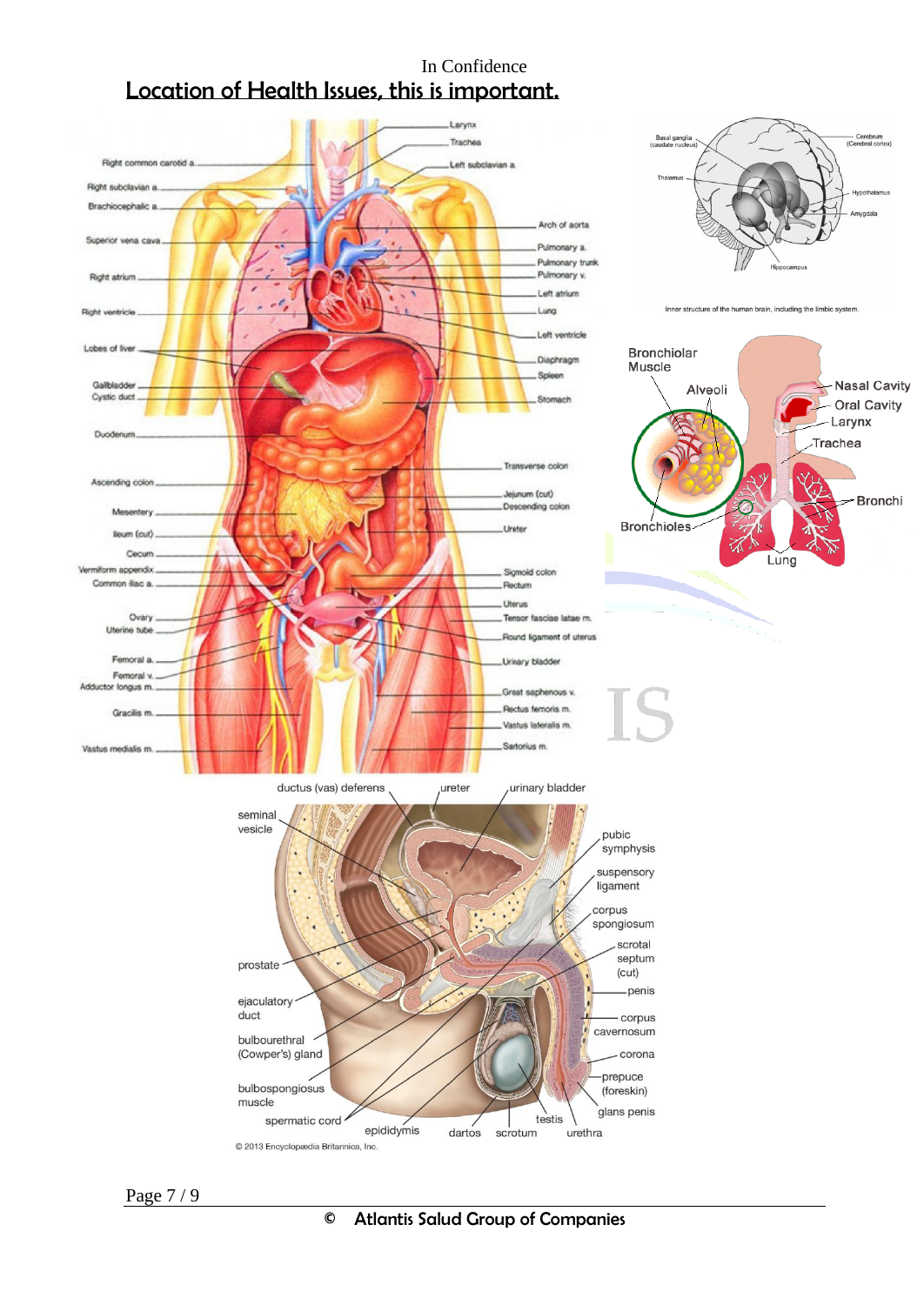# Skeleton (Bone Issue's)

| Primary: Please indicate as 1   |  |
|---------------------------------|--|
| Secondary: Please indicate as 2 |  |
| Other: Please indicate as 3     |  |
| Other: Please indicate as 4     |  |
|                                 |  |
| Other: Please indicate as 5     |  |



Do you have a PORT? Y. - N





Page 8 / 9